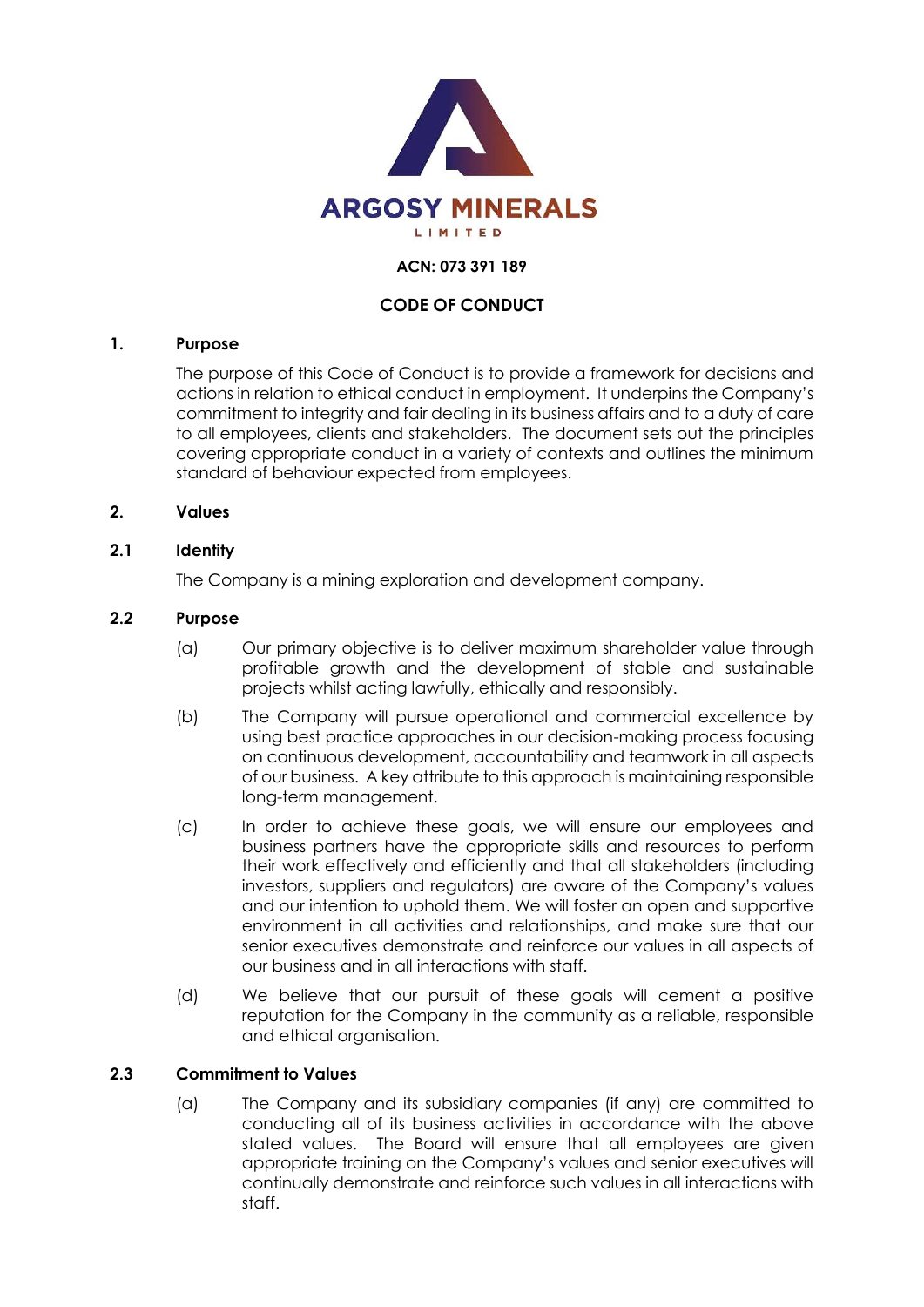# **3. Accountabilities**

## **3.1 Managers and Supervisors**

Managers and supervisors are responsible and accountable for:

- (a) undertaking their duties and behaving in a manner that is consistent with the provisions of the Code of Conduct;
- (b) the effective implementation, promotion and support of the Code of Conduct in their areas of responsibility; and
- (c) ensuring employees under their control understand and follow the provisions outlined in the Code of Conduct and receive appropriate training in respect of the Code of Conduct.

## **3.2 Employees**

All employees are responsible for:

- (a) understanding and complying with the Code of Conduct. To this end, regular and appropriate training on how to comply with this Code of Conduct will be provided to all employees;
- (b) undertaking their duties in a manner that is consistent with the provisions of the Code of Conduct;
- (c) reporting suspected corrupt conduct in accordance with the Company's Whistleblower Protection Policy and Anti-Bribery and Anti-Corruption Policy; and
- (d) reporting any departure from the Code of Conduct by themselves or others.

### **4. Personal and Professional Behaviour**

When carrying out your duties, you should:

- (a) behave honestly and with integrity and report other employees who are behaving dishonestly;
- (b) treat fellow employees with respect and not engage in bullying, harassment or discrimination;
- (c) disclose and deal appropriately with any conflicts between your personal interests and your duty as a director, senior executive or employee (as applicable);
- (d) not take advantage of the property or information of the Company or its customers for personal gain or to cause detriment to the Company or its customers;
- (e) not take advantage of your position for the opportunities arising therefrom for personal gain;
- (f) carry out your work with integrity and to a high standard and in particular, commit to the Company's policy of producing quality goods and services;
- (g) operate within the law at all times;
- (h) act in the best interests of the Company;
- (i) follow the policies of the Company and adhere to the Company's values; and
- (j) act in an appropriate business-like manner when representing the Company in public forums and deal with customers and suppliers fairly.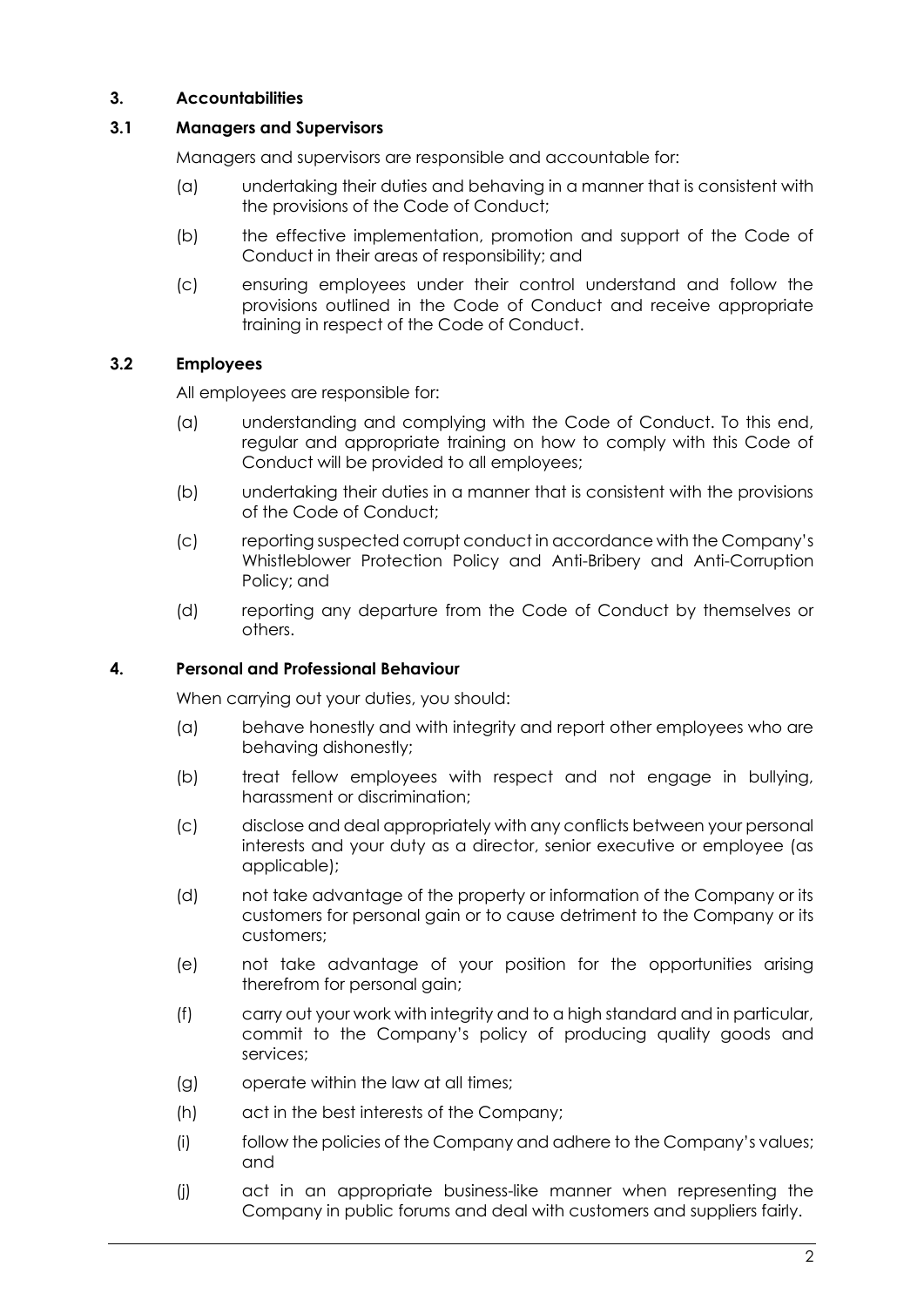# **5. Conflict of Interest**

Potential for conflict of interest arises when it is likely that you could be influenced, or it could be perceived that you are influenced, by a personal interest when carrying out your duties. Conflicts of interest that lead to biased decision making may constitute corrupt conduct.

- (a) Some situations that may give rise to a conflict of interest include situations where you have:
	- (i) financial interests in a matter the Company deals with or you are aware that your friends or relatives have a financial interest in the matter;
	- (ii) directorships/management of outside organisations;
	- (iii) membership of boards of outside organisations;
	- (iv) personal relationships with people the Company is dealing with which go beyond the level of a professional working relationship;
	- (v) secondary employment, business, commercial, or other activities outside of the workplace which impacts on your duty and obligations to the Company;
	- (vi) access to information that can be used for personal gain; and
	- (vii) offer of an inducement.
- (b) You may often be the only person aware of the potential for conflict. It is your responsibility to avoid any conflict from arising that could compromise your ability to perform your duties impartially. You must report any potential or actual conflicts of interest to your manager.
- (c) If you are uncertain whether a conflict exists, you should discuss that matter with your manager and attempt to resolve any conflicts that may exist.
- (d) You must comply with the Company's Anti-Bribery and Anti-Corruption Policy at all times. You must not submit or accept any bribe, or other improper inducement. Any such inducements are to be reported to your manager.

### **6. Information Systems, Devices and Social Media**

## **6.1 Information Systems**

Email, the internet, facsimile, telephones and other information systems must be used appropriately so as to maintain and not put at risk the integrity of the Company's information systems. Divisions and business units have policies in place to manage risks associated with information technology systems and their use. Employees must comply with the requirements of those policies at all times.

### **6.2 Bring Your Own Devices**

Employees linking personal devices to the Company's information systems must ensure they first obtain appropriate authorisation and use such devices in accordance with all relevant divisional/business unit policies.

## **6.3 Social Media/Networking**

Employees must ensure that they use any social media and networking sites in accordance with the requirements of the Code of Conduct and relevant policies.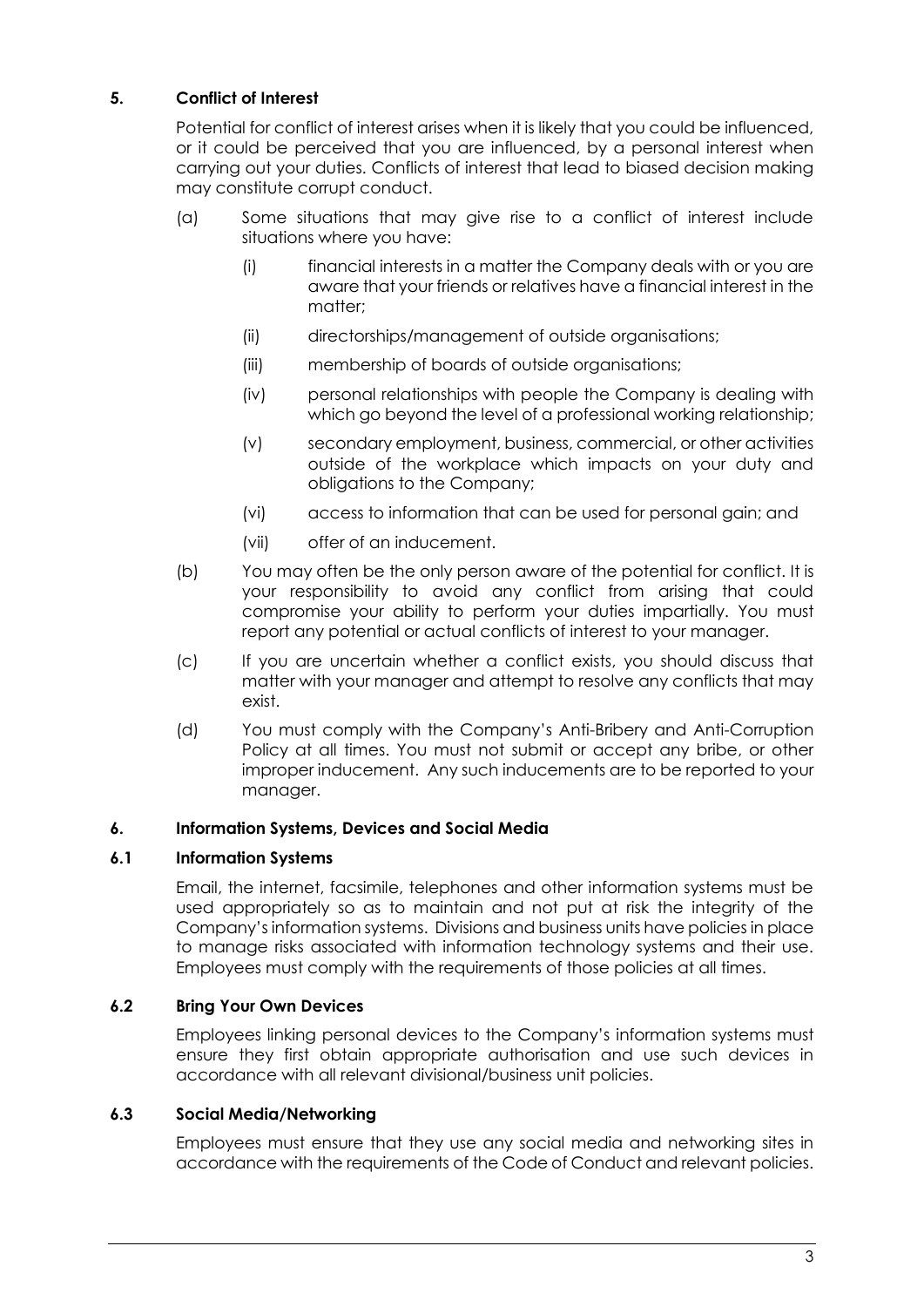# **7. Public and Media Comment**

- (a) Individuals have a right to give their opinions on political and social issues in their private capacity as members of the community.
- (b) Employees must not make official comment on matters relating to the Company unless they are:
	- (i) authorised to do so by the Chief Executive Officer/Managing Director; or
	- (ii) giving evidence in court; or
	- (iii) otherwise authorised or required to by law.
- (c) Employees must not release unpublished or privileged information unless they have the authority to do so from the Chief Executive Officer/Managing Director.
- (d) The above restrictions apply except where prohibited by law, for example in relation to "whistleblowing". Employees should refer to the Company's Whistleblower Protection Policy for further information.

## **8. Use of Company Resources**

Requests to use Company resources outside core business time should be referred to management for approval.

If employees are authorised to use Company resources outside core business times, they must take responsibility for maintaining, replacing, and safeguarding the resources and following any special directions or conditions that apply.

Employees using Company resources *without* obtaining prior approval could face disciplinary and/or criminal action. Company resources are not to be used for any private commercial purposes.

### **9. Security of Information**

Employees are to make sure that confidential and sensitive information cannot be accessed by unauthorised persons. Sensitive material should be securely stored overnight or when unattended. Employees must ensure that confidential information is only disclosed or discussed with people who are authorised to have access to it. It is considered a serious act of misconduct to deliberately release confidential documents or information to unauthorised persons, and may incur disciplinary action.

### **10. Intellectual Property/Copyright**

Intellectual property includes the rights relating to scientific discoveries, industrial designs, trademarks, service marks, commercial names and designations, and inventions and is valuable to the Company.

The Company is the owner of intellectual property created by employees in the course of their employment unless a specific prior agreement has been made. Employees must obtain written permission to use any such intellectual property from the Company Secretary/Chairman of the Board before making any use of that property for purposes other than as required in their role as employee.

### **11. Discrimination and Harassment**

Employees must not harass, discriminate, or support others who harass and discriminate against colleagues or members of the public on the grounds of gender, marital or family status, sexual orientation, gender identity, age,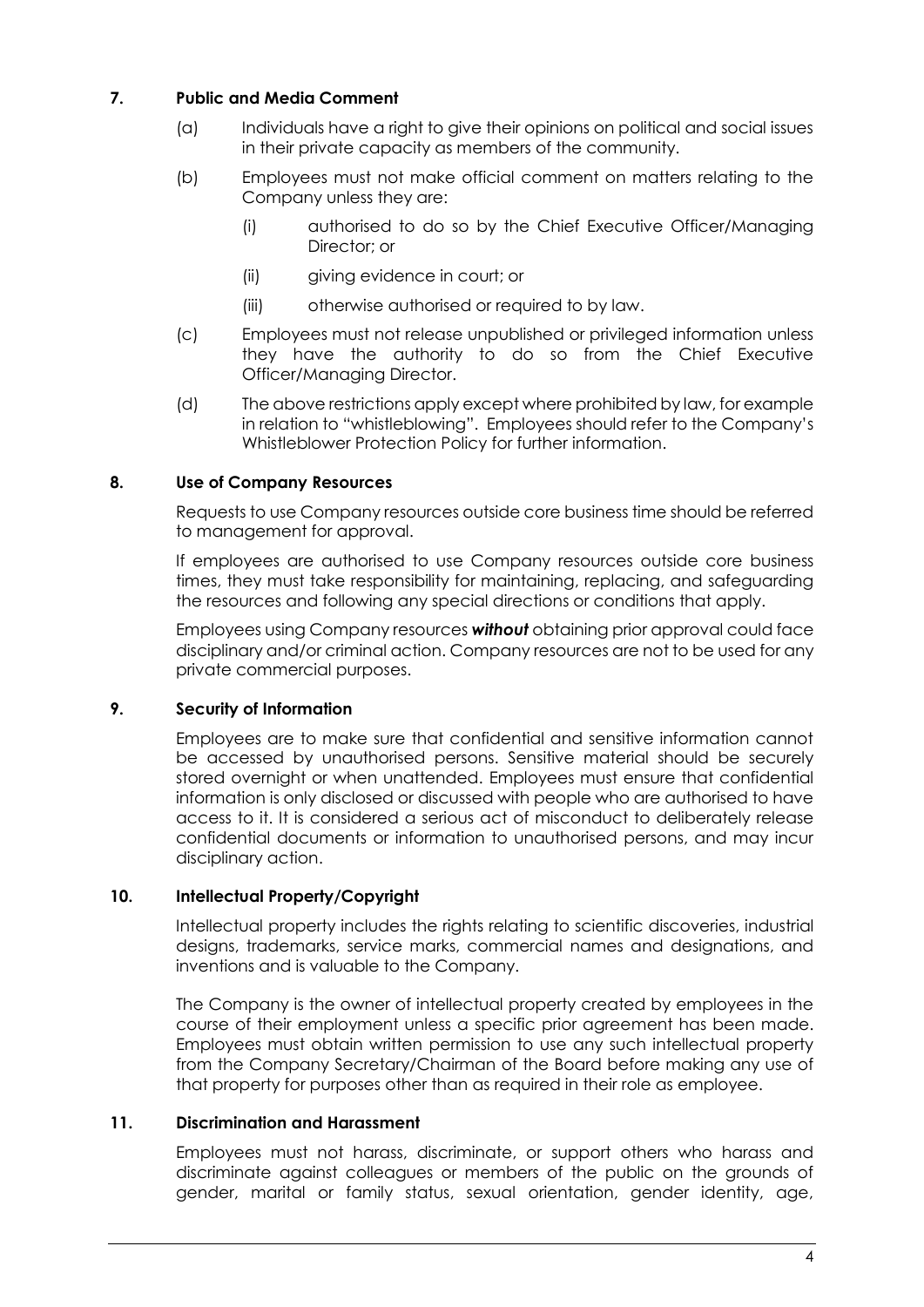disabilities, ethnicity, religious beliefs, cultural background, socio-economic background, perspective or experience.

Such harassment or discrimination may constitute an offence under legislation. The Company's executives should understand and apply the principles of equal employment opportunity.

## **12. Corrupt Conduct**

Employees must comply with the Company's Anti-Bribery and Anti-Corruption Policy at all times.

Corrupt conduct involves the dishonest or partial use of power or position which results in one person/group being advantaged over another. Corruption can take many forms including, but not limited to:

- (a) official misconduct;
- (b) bribery and blackmail;
- (c) unauthorised use of confidential information;
- (d) fraud; and
- (e) theft.

Corrupt conduct will not be tolerated by the Company. Disciplinary action up to and including dismissal will be taken in the event of any employee participating in corrupt conduct.

Employees should refer to the Company's Whistleblower Protection Policy in respect of reporting corrupt conduct, conduct in breach of any of the Company's policies or its Code of Conduct.

### **13. Occupational Health and Safety**

It is the responsibility of all employees to act in accordance with the occupational health and safety legislation, regulations and policies applicable to their respective organisations and to use security and safety equipment provided.

Specifically, all employees are responsible for safety in their work area by:

- (a) following the safety and security directives of management;
- (b) advising management of areas where there is a potential problem in safety and reporting suspicious occurrences; and
- (c) minimising risks in the workplace.

### **14. Legislation**

It is essential that all employees comply with the laws and regulations of the countries in which we operate. Violations of such laws may have serious consequences for the Company and any individuals concerned. Any known violation must be reported immediately to management.

### **15. Fair Dealing**

The Company aims to succeed through fair and honest competition and not through unethical or illegal business practices. Each employee should endeavour to deal fairly with the Company's suppliers, customers and other employees.

### **16. Insider Trading**

All employees must observe the Company's "*Trading Policy*". In conjunction with the legal prohibition on dealing in the Company's securities when in possession of unpublished price sensitive information, the Company has established specific